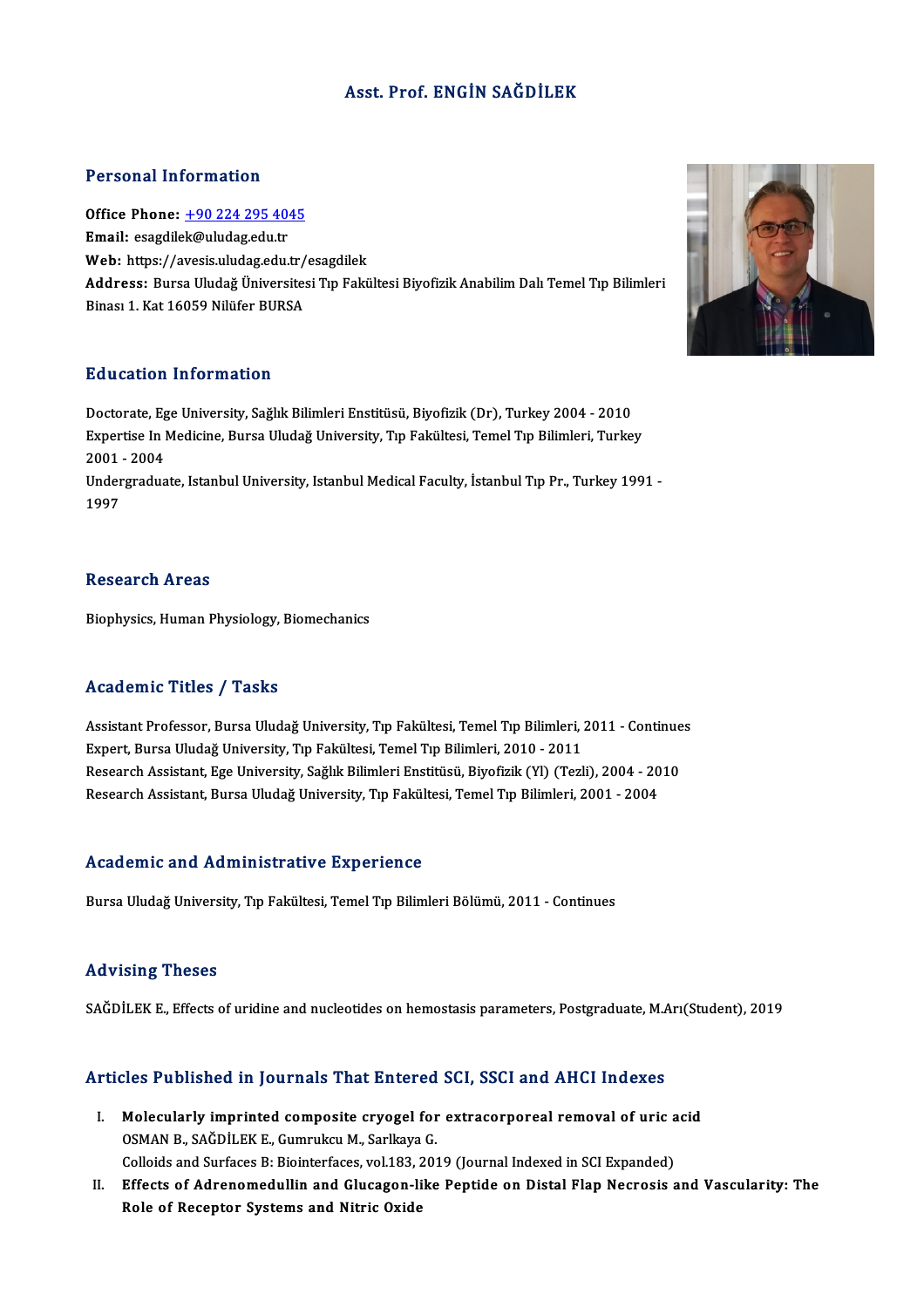Cam B., Bagdas D., ÖZYİĞİT M. Ö. , SAĞDİLEK E., Buyukcoskun N., Ozluk K.<br>WOUNDS A COMPENDUIM OF CLINICAL PESEARCH AND PRACTICE xel 3 Cam B., Bagdas D., ÖZYİĞİT M. Ö. , SAĞDİLEK E., Buyukcoskun N., Ozluk K.<br>WOUNDS-A COMPENDIUM OF CLINICAL RESEARCH AND PRACTICE, vol.29, no.6, pp.163-167, 2017 (Journal Cam B., Bagdas<br>WOUNDS-A CON<br>Indexed in SCI)<br>CYTIDINE 5 ' WOUNDS-A COMPENDIUM OF CLINICAL RESEARCH AND PRACTICE, vol.29, no.6, pp.163-167, 2017 (Journal<br>Indexed in SCI)<br>III. CYTIDINE 5 '-DIPHOSPHOCHOLINE DIFFERENTIALLY AFFECTS HEMOSTATIC PARAMETERS IN

- Indexed in SCI)<br>CYTIDINE 5 '-DIPHOSPHOCHOLINE DIFFERENTIALLY AFFECTS HEMOSTATIC PARAM<br>DIVERSE CONDITIONS IN RATS: AN INVESTIGATION VIA THROMBOELASTOGRAPHY<br>Cam B. SAČDILEK E. Vildirim N. SAVCLV CYTIDINE 5 '-DIPHOSPHOCHOLINE D.<br>DIVERSE CONDITIONS IN RATS: AN II<br>Cam B., SAĞDİLEK E., Yildirim N., SAVCI V. DIVERSE CONDITIONS IN RATS: AN INVESTIGATION VIA<br>Cam B., SAĞDİLEK E., Yildirim N., SAVCI V.<br>SHOCK, vol.43, no.4, pp.387-394, 2015 (Journal Indexed in SCI)<br>Doss the magnetic field of a magnetic stirrer in an ontic SHOCK, vol.43, no.4, pp.387-394, 2015 (Journal Indexed in SCI)
- Cam B., SAĞDİLEK E., Yildirim N., SAVCI V.<br>SHOCK, vol.43, no.4, pp.387-394, 2015 (Journal Indexed in SCI)<br>IV. Does the magnetic field of a magnetic stirrer in an optical aggregometer affect concurrent platelet<br>aggregation? aggregation?<br>Sagdilek E., Sebik O., Celebi G.<br>BIOELECTROMAGNETICS, vol.34, no.5, pp.349-357, 2013 (Journal Indexed in SCI)<br>Investigation of the effects of 50 Hg magnetis fields on platelet aggregat

Sagdilek E., Sebik O., Celebi G.

V. Investigation of the effects of 50 Hz magnetic fields on platelet aggregation using a modified aggregometer **BIOELECTROMA<br>Investigation<br>aggregometer**<br>SAČD<sup>II EV E. So</sup> SAĞDİLEK E., Sebik O., Celebi G. aggregometer<br>SAĞDİLEK E., Sebik O., Celebi G.<br>ELECTROMAGNETIC BIOLOGY AND MEDICINE, vol.31, no.4, pp.382-393, 2012 (Journal Indexed in SCI)<br>The Similarity Petusen Aspirin Treatment and the Lask of Bespense to Eninephrine a

SAĞDİLEK E., Sebik O., Celebi G.<br>ELECTROMAGNETIC BIOLOGY AND MEDICINE, vol.31, no.4, pp.382-393, 2012 (Journal Indexed in SCI)<br>VI. The Similarity Between Aspirin Treatment and the Lack of Response to Epinephrine and the<br>Fr ELECTROMAGNETIC BIOLOGY AND MEDICINE, vol.31, no<br>The Similarity Between Aspirin Treatment and the<br>Frequency of Aspirin Resistance in Healthy Males The Similarity Between Aspirin Treatment and the Lack of Response to Epinephrine<br>Frequency of Aspirin Resistance in Healthy Males<br>Sagdilek E., Korkmaz A., Oter S., Avcu F., Topal T., Ozler M., Uysal B., Nevruz O., Beyan C.

Frequency of Aspirin Resistance in Healthy Males<br>Sagdilek E., Korkmaz A., Oter S., Avcu F., Topal T., Ozler M., Uysal B., Nevruz O., Beyan C., Ozluk K.<br>CLINICAL AND APPLIED THROMBOSIS-HEMOSTASIS, vol.17, no.2, pp.202-207, Sagdilek E., Korkmaz A., Oter S., Avcu F., Topal T., Ozler M., Uysal B., Nevruz O., Beyan C., Ozluk K.<br>CLINICAL AND APPLIED THROMBOSIS-HEMOSTASIS, vol.17, no.2, pp.202-207, 2011 (Journal Indexe<br>VII. Evaluation of platelet

CLINICAL AND APPLIED THROMBOS.<br>Evaluation of platelet function are<br>Sagdilek E., Buyukcoskun N., Ozluk K.<br>INTERNATIONAL JOURNAL OF LARO. Evaluation of platelet function and lack of response to epinephrine in pregnant women<br>Sagdilek E., Buyukcoskun N., Ozluk K.<br>INTERNATIONAL JOURNAL OF LABORATORY HEMATOLOGY, vol.29, no.4, pp.302-309, 2007 (Journal Indexed in Sagdilek E., Buyukcoskun N., Ozluk K.<br>INTERNATIONAL JOURNAL OF LABORATORY HEMATOLOGY, vol.29, no.4, pp.302-309, 2007 (Journal Indexed in<br>SCI)

## Articles Published in Other Journals

- I. The Comparison of Mental Rotation Performances and Academic Achievements in Students of the Faculty of Sport Sciences and Education Sciences The Comparison of Mental Rotation Performances and Academic Achievements in Stu<br>Faculty of Sport Sciences and Education Sciences<br>ŞAHİN Ş., ŞAHİN E., SAĞDİLEK E., VATANSEVER TAYŞİ Ş., BİRİNCİ Y., GÜNGÖR A. K. , KIZILTAN E.<br> Faculty of Sport Sciences and Education Sciences<br>SAHİN Ş., ŞAHİN E., SAĞDİLEK E., VATANSEVER TAYŞİ Ş., BİRİNCİ Y., GÜNGÖR A. K. , KIZILTAN E.<br>Journal of Education and Learning, vol.9, no.3, pp.66, 2020 (Refereed Journals o SAHIN S., SAHIN E., SAĞDILEK E., VATANSEVER TAYŞI Ş., BIRINCI Y., GÜNGÖR A. K. , KIZILTAN E.<br>Journal of Education and Learning, vol.9, no.3, pp.66, 2020 (Refereed Journals of Other Institutions)<br>II. A Comparative of finger
- Journal of Education and Learning, vol.9, no.3, pp.66, 2020 (Refereed Journals of Other Institutions)<br>A Comparative of finger tapping test scores elite athletes, art, foreign languages and con<br>instructional technology stud A Comparative of finger tapping test scores elite athletes, art, foreign lai<br>instructional technology students<br>Şahin Ş., Birinci Y. Z. , Sağdilek E., Vatansever Tayşi Ş., Pancar S., Şahin E., Kızıltan E.<br>International Jour instructional technology students<br>Şahin Ş., Birinci Y. Z. , Sağdilek E., Vatansever Tayşi Ş., Pancar S., Şahin E., Kızıltan E.<br>International Journal of Curriculum and Instruction, vol.12, no.1, pp.379-386, 2020 (Refereed J Sahin S., Birii<br>International<br>Institutions)<br>The Comnai International Journal of Curriculum and Instruction, vol.12, no.1, pp.379-386, 2020 (Refereed Journals of Othe<br>Institutions)<br>III. The Comparison of Mental Rotation Performances and AcademicAchievements in Students of the<br>F
- Institutions)<br>III. The Comparison of Mental Rotation Performances and AcademicAchievements in Students of the<br>Faculty of Sport Sciences andEducation Sciences Şahin Ş., Şahin E., Sağdilek E., Vatansever Tayşi Ş., Birinci Y. Z., Güngör A. K. Journal of Education and Learning, vol.9, no.3, pp.66-73, 2020 (Refereed Journals of Other Institutions)
- Sahin Ș., Șahin E., Sağdilek E., Vatansever Tayşi Ș., Birinci Y. Z. , Güngör A. K.<br>Journal of Education and Learning, vol.9, no.3, pp.66-73, 2020 (Refereed Journals of Other Institutions)<br>IV. Instruction-based selective ac Journal of Education<br>Instruction-based<br>Sağdilek E., Şahin Ş.<br>PEDACOCICS PSYCK Instruction-based selective action pattern (IBSAP): a novel methodfor talent identification in sports<br>Sağdilek E., Şahin Ş.<br>PEDAGOGICS PSYCHOLOGY MEDICAL-BIOLOGICAL PROBLEMS OF PHYSICAL TRAINING AND SPORTS, vol.5, no.23,<br>n

Sağdilek E., Şahin Ş.<br>PEDAGOGICS PSYCHOLOGY MEDICAL-BIO<br>pp.54-58, 2019 (Journal Indexed in ESCI)<br>Instruction, based selective action ne: PEDAGOGICS PSYCHOLOGY MEDICAL-BIOLOGICAL PROBLEMS OF PHYSICAL TRAINING AND SPORTS, vol.5, no.23,<br>pp.54-58, 2019 (Journal Indexed in ESCI)<br>V. Instruction-based selective action pattern (IBSAP): a novel method for talent ide

pp.54-58, 2019 (Journ<br>Instruction-based s<br>Sagdilek E., Sahin S. K.<br>PEDACOCICS PSYCHO Instruction-based selective action pattern (IBSAP): a novel method for talent identification in sports<br>Sagdilek E., Sahin S. K.<br>PEDAGOGICS PSYCHOLOGY MEDICAL-BIOLOGICAL PROBLEMS OF PHYSICAL TRAINING AND SPORTS, vol.23, no.

Sagdilek E., Sahin S. K.<br>PEDAGOGICS PSYCHOLOGY MEDICAL-BIOLO<br>pp.246-253, 2019 (Journal Indexed in ESCI)<br>Examination of the Einger Tenning Test PEDAGOGICS PSYCHOLOGY MEDICAL-BIOLOGICAL PROBLEMS OF PHYSICAL TRAINING AND SPORTS, vol.23, no.5<br>pp.246-253, 2019 (Journal Indexed in ESCI)<br>VI. Examination of the Finger Tapping Test and Mental Rotation Achievement Level of

pp.246-25<br>Examina<br>Athletes Examination of the Finger Tapping Test and Mental<br>Athletes<br>Bastık C., Şahin Ş., Şahin E., Pancar S., Sağdilek E., Kızıltan E.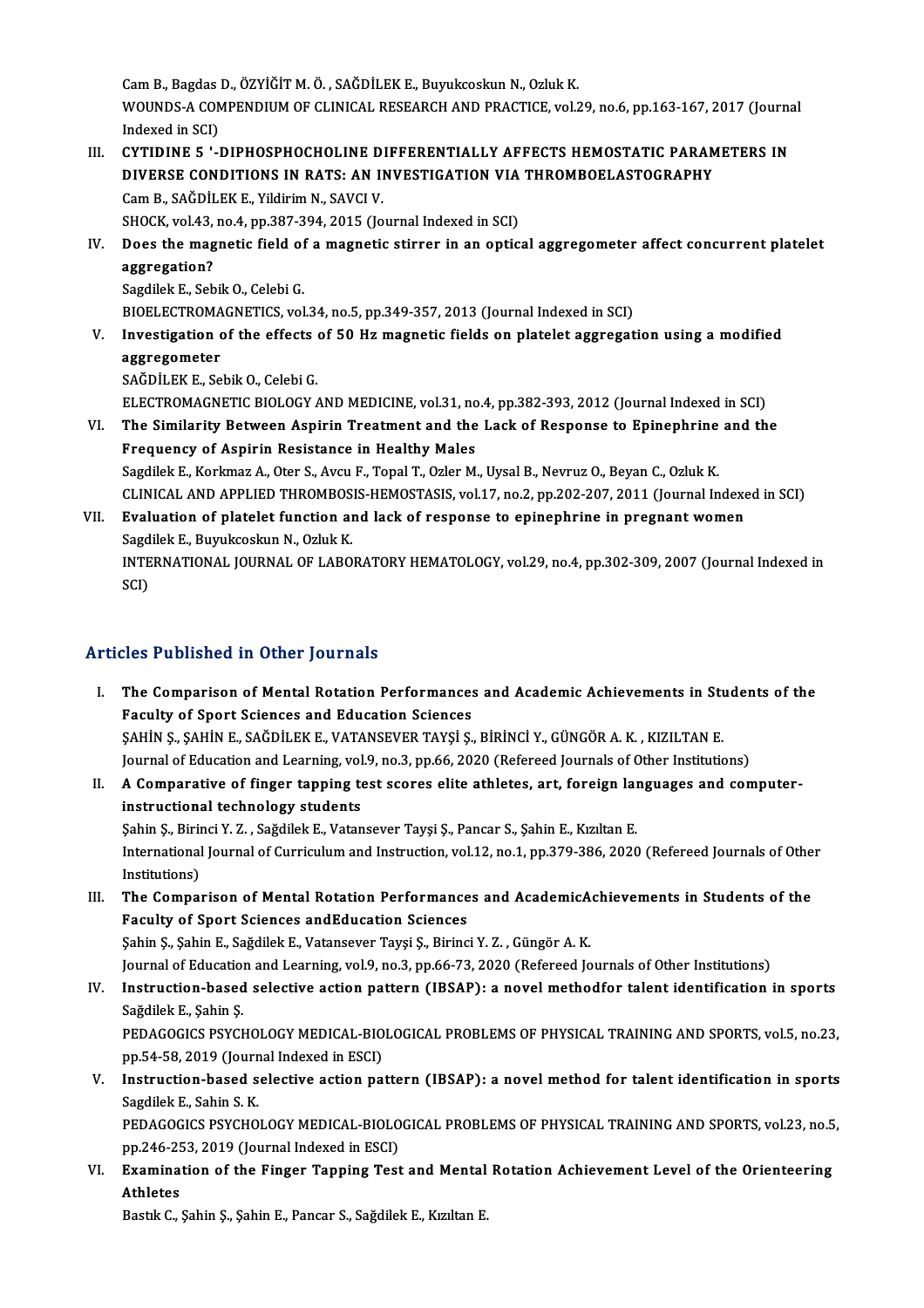European Journal of Physical Education and Sports Science, vol.4, no.7, pp.49-58, 2018 (Refereed Journals of Other<br>Institutions) European Journal<br>Institutions)<br>Could Comr European Journal of Physical Education and Sports Science, vol.4, no.7, pp.49-58, 2018 (Refereed Journals of Other<br>Institutions)<br>VII. Could Computer Game Players React as Quick as Table Tennis Athletes and Perform the Righ

Institutions)<br>VII. Could Computer Game Players React as Quick as Table Tennis Athletes and Perform the Right Action<br>Şahin Ş., Sağdilek E.

Medical Science and Discovery, vol.3, no.2, pp.91-97, 2016 (Refereed Journals of Other Institutions)

Sahin Ş., Sağdilek E.<br>Medical Science and Discovery, vol.3, no.2, pp.91-97, 2016 (Refereed Journals of Other Institutions)<br>VIII. Could Computer Game Players React as Quick as Table Tennis Athletes and Perform the Right Act Koparan Sahin S., SAĞDİLEK E. Could Computer Game Players React as Quick as Table Tennis Athletes and Perform the<br>Koparan Sahin S., SAĞDİLEK E.<br>Medical Science and Discovery, vol.3, no.2, pp.91-97, 2016 (Refereed Journals of Other Institutions)<br>A NEW M

IX. A NEW METHOD HIGHLIGHTING PSYCHOMOTOR SKILLS ANDCOGNITIVE ATTRIBUTES IN ATHLETE<br>SELECTIONS Medical Science and Discovery, vol.3, no.2, pp.91-97, 2016 (Refereed Journals of Other Institutions)

Sağdilek E, Şahin Ş.

SELECTIONS<br>Sağdilek E., Şahin Ş.<br>Sport Mont (SM), vol.13, no.43, pp.218-224, 2015 (Refereed Journals of Other Institutions)<br>ASSESMENT OF A NEW METHOD HIGHLIGHTING COONITIVEATTRIPUTTES WITH T

# X. ASSESMENT OF A NEW METHOD HIGHLIGHTING COGNITIVEATTRIBUTES WITH TABLE TENNIS<br>ATHLETES Sport Mont<br>ASSESMEN<br>ATHLETES<br>Sobin S. Soğ

ŞahinŞ.,SağdilekE.,ÇimenO.

ATHLETES<br>Şahin Ş., Sağdilek E., Çimen O.<br>Sport Mont" CRNOGORSKA SPORTSKA AKADEMIJA, ", vol.13, no.43, pp.245-251, 2015 (Refereed Journals of Other Sahin Ş., Sağo<br>Sport Mont"<br>Institutions)<br>Assement Sport Mont" CRNOGORSKA SPORTSKA AKADEMIJA, ", vol.13, no.43, pp.245-251, 2015 (Refereed Jo<br>Institutions)<br>XI. Assesment of a new method highlighting cognitive attributes with table tennis athletes<br>Sobin S. SAČDU EV E. Cimen

Institutions)<br>Assesment of a new method<br>Şahin Ş., SAĞDİLEK E., Çimen O.<br>Spert Mont vol 43. np 345.354. Assesment of a new method highlighting cognitive attributes with tabl<br>Sahin S., SAĞDİLEK E., Çimen O.<br>Sport Mont, vol.43, pp.245-251, 2015 (Refereed Journals of Other Institutions)<br>A new method bighlighting newshamator ski

Sport Mont, vol.43, pp.245-251, 2015 (Refereed Journals of Other Institutions)

Sahin Ş., SAĞDİLEK E., Çimen O.<br>Sport Mont, vol.43, pp.245-251, 2015 (Refereed Journals of Other Institutions)<br>XII. A new method highlighting psychomotor skills and cognitive attributes in athlete selections<br>SAĞDİLEK E A new method highlighting psychomotor skills and cognitive attribute<br>SAĞDİLEK E., Şahin Ş.<br>Sport Mont, vol.43, pp.218-224, 2015 (Refereed Journals of Other Institutions)<br>Agregametrade Blagma Örneğinin Alttan Karıstırılması

## SAĞDİLEK E., Şahin Ş.<br>Sport Mont, vol.43, pp.218-224, 2015 (Refereed Journals of Other Institutions)<br>XIII. Agregometrede Plazma Örneğinin Alttan Karıştırılması Yerine Üstten Karıştırılmasının Agregasyon<br>Ügenindeki Bekl Sport Mont, vol.43, pp.218-224, 2015<br>Agregometrede Plazma Örneğini<br>Üzerindeki Beklenmedik Etkileri<br>SAĞDİLEKE SERİK O-Gelebi G Agregometrede Plazma Örne<br>Üzerindeki Beklenmedik Etki<br>SAĞDİLEK E., SEBİK O., Çelebi G.<br>Uludağ Üniversitesi Tın Fekültes Üzerindeki Beklenmedik Etkileri<br>SAĞDİLEK E., SEBİK O., Çelebi G.<br>Uludağ Üniversitesi Tıp Fakültesi Dergisi, vol.3, pp.157-164, 2013 (Other Refereed National Journals)<br>Kardiyayaşküler Hastalarda Antitrambasitik TadayiyaYanı

SAĞDİLEK E., SEBİK O., Çelebi G.<br>Uludağ Üniversitesi Tıp Fakültesi Dergisi, vol.3, pp.157-164, 2013 (Other Refereed National Journals)<br>XIV. Kardiyovasküler Hastalarda Antitrombositik TedaviyeYanıtın Optik Agregometre ve PF

# Uludağ Üniver<br><mark>Kardiyovask</mark><br>İncelenmesi<br>s<u>ağnit E</u>v E

SAĞDİLEKE.,ÖZDEMİRB.,ÖzlükK.,CordanJ.

Uludağ Üniversitesi Tıp Fakültesi Dergisi, vol.36, pp.11-17, 2010 (Other Refereed National Journals)

SAĞDİLEK E., ÖZDEMİR B., Özlük K., Cordan J.<br>Uludağ Üniversitesi Tıp Fakültesi Dergisi, vol.36, pp.11-17, 2010 (Other Refereed National Journals)<br>XV. Kardiyovasküler hastalarda antitrombositik tedaviye yanıtın optik ag Uludağ Üniver<br><mark>Kardiyovask</mark><br>incelenmesi<br>s<u>ağnive</u>ve Kardiyovasküler hastalarda antitrombositi<br>incelenmesi<br>SAĞDİLEK E., ÖZDEMİR B., ÖZLÜK K., CORDAN J.<br>Uludağ Üniversitesi En Fakültesi Dersisi, val 26 incelenmesi<br>SAĞDİLEK E., ÖZDEMİR B., ÖZLÜK K., CORDAN J.<br>Uludağ Üniversitesi Tıp Fakültesi Dergisi, vol.36, no.1, pp.11-17, 2010 (Other Refereed National Journals)<br>The effects of 1 mT and 5 mT statio magnetis fielde en pla

SAĞDİLEK E., ÖZDEMİR B., ÖZLÜK K., CORDAN J.<br>Uludağ Üniversitesi Tıp Fakültesi Dergisi, vol.36, no.1, pp.11-17, 2010 (Other Refereed<br>XVI. The effects of 1 mT and 5 mT static magnetic fields on platelet aggregation. Uludağ Üniversitesi Tıp Fakültes.<br>The effects of 1 mT and 5 m'<br>SAĞDİLEK E., SEBİK 0., Çelebi G.<br>Ege Tıp Dergisi vel 48 no 2 nn 2 The effects of 1 mT and 5 mT static magnetic fields on platelet aggregation.<br>SAĞDİLEK E., SEBİK O., Çelebi G.<br>Ege Tıp Dergisi, vol.48, no.2, pp.71-76, 2009 (Other Refereed National Journals)

SAĞDİLEK E., SEBİK O., Çelebi G.<br>Ege Tıp Dergisi, vol.48, no.2, pp.71-76, 2009 (Other Refereed National Journals)<br>XVII. Evaluation of platelet function and lack of response to epinephrine in healthy young-adult men Ege Tıp Dergisi, vol.48, no.2, pp.71-76, 2009 (Other Refereed National Journals)<br>Evaluation of platelet function and lack of response to epinephrine in healthy young-adult men<br>Sağlikli genç-erişkin erkeklerde trombosit fon Evaluation of platelet function and lack of response to epinephrine in healthy young-a<br>Sağlikli genç-erişkin erkeklerde trombosit fonksiyonlarinin ve epinefrine cevapsizliğin<br>SAĞDİLEK E., Korkmaz A., Öter Ş., Avcu F., Topa Sağlikli genç-erişkin erkeklerde trombosit fonksiyonlarinin ve epinefrine cevapsizliğin<br>SAĞDİLEK E., Korkmaz A., Öter Ş., Avcu F., Topal T., Özler M., Uysal B., Nevruz O., Beyan C., Özlük K.<br>Gulhane Medical Journal, vol.48 Gulhane Medical Journal, vol.48, no.3, pp.146-150, 2006 (Refereed Journals of Other Institutions)<br>Refereed Congress / Symposium Publications in Proceedings

efereed Congress / Symposium Publications in Proceedings<br>I. VETERAN SPORCULARDA FARKLI TİP AKUT EGZERSİZLERİN HOMOSİSTEİN, İNSÜLİN BENZERİ<br>PÜVÜME FAKTÖRÜ 1 VE KORTİZOL SEVİYELERİ ÜZERİNE ETKİLERİ TUCU QUIETUSTY DJIHPUDIUM TUBIKULUMENI IN TTUKCUMEN<br>BÜYÜME FAKTÖRÜ-1 VE KORTIZOL SEVİYELERİ ÜZERİNE ETKİLERİ<br>BÜRİNCI V 7. SAĞDİLEK E. TAYMUR İ. BUDAKE, SARANDÖLE VATANSEVI VETERAN SPORCULARDA FARKLI TİP AKUT EGZERSİZLERİN HOMOSİSTEİN, İNSÜLİN BENZERİ<br>BÜYÜME FAKTÖRÜ-1 VE KORTİZOL SEVİYELERİ ÜZERİNE ETKİLERİ<br>BİRİNCİ Y. Z. , SAĞDİLEK E., TAYMUR İ., BUDAK E., SARANDÖL E., VATANSEVER TAYŞİ Ş., PA BÜYÜME FAKTÖR<br>BİRİNCİ Y. Z. , SAĞL<br>BEYAZ A., ŞAHİN Ş.<br>10th International 1 BİRİNCİ Y. Z. , SAĞDİLEK E., TAYMUR İ., BUDAK E., SARANDÖL E., VATANSEVER TAYŞİ Ş., PANCAR S<br>BEYAZ A., ŞAHİN Ş.<br>19th International Sport Sciences Congress, Antalya, Turkey, 11 November 2021, vol.1, pp.236-237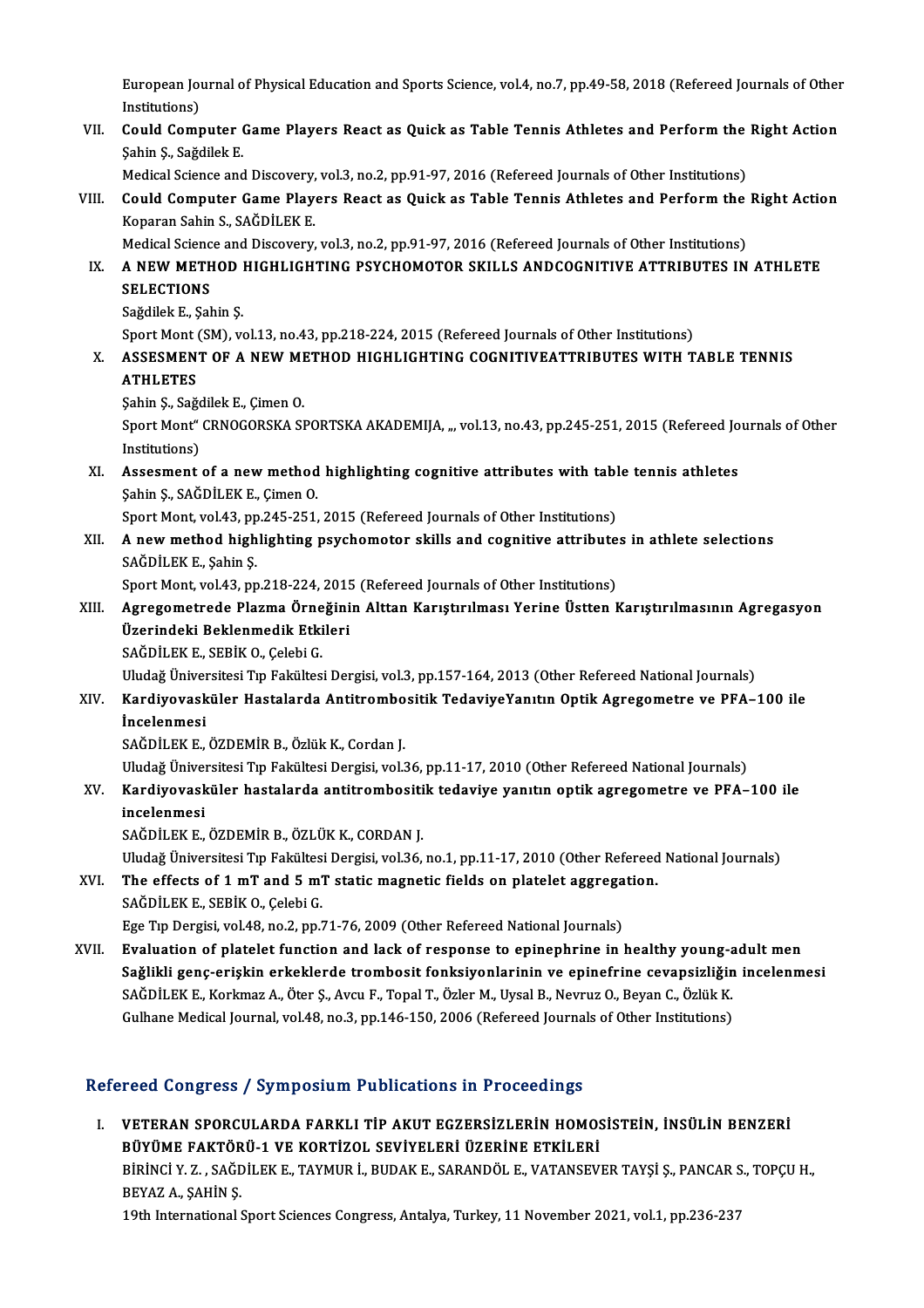| Н.    | VETERAN SPORCULARDA FARKLI TİP AKUT EGZERSİZLERİN PERİFERİK NÖROTROFİK FAKTÖR                                                                                   |
|-------|-----------------------------------------------------------------------------------------------------------------------------------------------------------------|
|       | SEVIYELERI VE BILIŞSEL İŞLEVLER ÜZERINE ETKİLERI                                                                                                                |
|       | BİRİNCİ Y. Z., SAĞDİLEK E., TAYMUR İ., BUDAK E., SARANDÖL E., VATANSEVER TAYŞİ Ş., PANCAR S., TOPÇU H.,                                                         |
|       | BEYAZ A, ŞAHİN Ş                                                                                                                                                |
|       | 19th International Sport Sciences Congress, Antalya, Turkey, 11 November 2021, vol.1, pp.238-239                                                                |
| III.  | Elit Badminton ve Karate Sporcularının Parmak Vuru Testlerinin İncelenmesi.                                                                                     |
|       | SAĞDİLEK E., ŞAHİN Ş., KIZILTAN E., BASTIK C.                                                                                                                   |
|       | 16. Uluslararası Spor Bilimleri Kongresi, Antalya, Turkey, 31 October - 03 November 2018                                                                        |
| IV.   | Molecularly Imprinted Composite Cryogel for Extracorporeal Removal of Uric Acid from Human                                                                      |
|       | Plasma                                                                                                                                                          |
|       | OSMAN B., SAĞDİLEK E., Gümrükçü M., GÖÇENOĞLU SARIKAYA A.                                                                                                       |
|       | 11th Aegean Analytical Chemistry Days (AACD2018), 25 - 29 September 2018                                                                                        |
| V.    | The Comparison Of Finger TappingTest Scores Art, Foreign Languages, Computer-Instructional                                                                      |
|       | <b>Technology Students And Elite Karate Athletes</b>                                                                                                            |
|       | ŞAHİN Ş., BİRİNCİ Y., SAĞDİLEK E., VATANSEVER Ş., PANCAR S., ŞAHİN E., KIZILTAN E.                                                                              |
|       | ISERD 128 th.INTERNATIONAL CONFERENCE, ZURICH, SWISS, 16 - 17 August 2018                                                                                       |
| VI.   | The Comparison Of Mental Rotation Performances And Academic Achievements Of Art, Foreign                                                                        |
|       | Languages, Computer-Instructional Technology Students And Elite Karate Athletes                                                                                 |
|       | ŞAHİN E., ŞAHİN Ş., VATANSEVER Ş., SAĞDİLEK E., KIZILTAN E., BİRİNCİ Y.                                                                                         |
|       | ISERD 128 th.INTERNATIONAL CONFERENCE, ZURICH, SWISS, 16 - 17 August 2018                                                                                       |
| VII.  | The differrence between the visual and auditory reaction times of elite karate athletes: position of                                                            |
|       | desktop tests in athlete performance evaluation                                                                                                                 |
|       | SAĞDİLEK E., Koparan Şahin Ş., KIZILTAN E., ŞEKİR U.                                                                                                            |
|       | 15th International Sport Sciences Congress, Antalya, Turkey, 15 - 18 November 2017, pp.180-181                                                                  |
| VIII. | Elit Karate Sporcularının Mental Rotasyon Performanslarının Değerlendirilmesi                                                                                   |
|       | ŞAHİN Ş., SAĞDİLEK E., KIZILTAN E., ÖZKAYA G.                                                                                                                   |
|       | 15. Uluslararası Spor Bilimleri Kongresi, 15 - 18 November 2017                                                                                                 |
| IX.   | Sporcu Performans Değerlendirmesinde Parmak Vuru Testinin Yeri                                                                                                  |
|       | SAĞDİLEK E., ŞAHİN Ş., KIZILTAN E., AKOVA B.                                                                                                                    |
|       | 15. Uluslararası Spor Bilimleri Kongresi, 15 - 18 November 2017                                                                                                 |
| Χ.    | Elit Karate Sporcularının Görsel ve İşitsel Reaksiyon Zamanları Arasındaki Fark:Masa Başı Testlerin                                                             |
|       | Sporcu Performans Değerlendirmesindeki Yeri,                                                                                                                    |
|       | SAĞDİLEK E., ŞAHİN Ş., kızıltan e., ŞEKİR U.                                                                                                                    |
|       | 15th International Sport Sciences Congress, Antalya, Turkey, 15 - 18 November 2017<br>Sub-Elit Kadın Masa Tenisçilerin Mental Rotasyon Düzeylerinin İncelenmesi |
| XI.   | BASTIK C., ŞAHİN Ş., SAĞDİLEK E., ŞAHİN S.                                                                                                                      |
|       | Uluslararası Balkan Spor Bilimleri Kongresi, Bursa, Turkey, 21 - 23 May 2017                                                                                    |
| XII.  | Comparison of Mental Rotation Skills Between Elite Racquet Sportsmen and Nonsportsman                                                                           |
|       | <b>University Students</b>                                                                                                                                      |
|       | ŞAHİN E., ŞAHİN Ş., Gürkan D. A., SAĞDİLEK E., KIZILTAN E.                                                                                                      |
|       | 19th International Conference on Teaching, Education Learning, 7 - 08 June 2017                                                                                 |
| XIII. | Comparison of Mental Rotation Skills Between Elite Racquet Sportsmen and Nonsportsman                                                                           |
|       | <b>University Students.</b>                                                                                                                                     |
|       | ŞAHİN E., ŞAHİN Ş., GÜRKAN D. A., SAĞDİLEK E., KIZILTAN E.                                                                                                      |
|       | 19th International Conference on Teaching, Education Learning (ICTEL), ROMA, Italy, 7 - 08 June 2017                                                            |
| XIV.  | Sub-Elit Kadın Masa Tenisçilerin Görsel ve İşitsel Reaksiyon Zamanlarının İncelenmesi                                                                           |
|       | BASTIK C., SAĞDİLEK E., ŞAHİN Ş., VATANSEVER Ş., TUTKUN E.                                                                                                      |
|       | 4 Uluslararası Balkan Spor Bilimleri Kongresi, Bursa, Turkey, 21 - 23 May 2017, pp 517                                                                          |
| XV.   | Sub-Elit Kadın Masa Tenisçilerin Mental Rotasyon Düzeylerinin İncelenmesi                                                                                       |
|       | BASTIK C., ŞAHİN Ş., SAĞDİLEK E., ŞAHİN S.                                                                                                                      |
|       | 4. Uluslararası Balkan Spor Bilimleri Kongresi, Bursa, Turkey, 21 - 23 May 2017, pp.520                                                                         |
|       |                                                                                                                                                                 |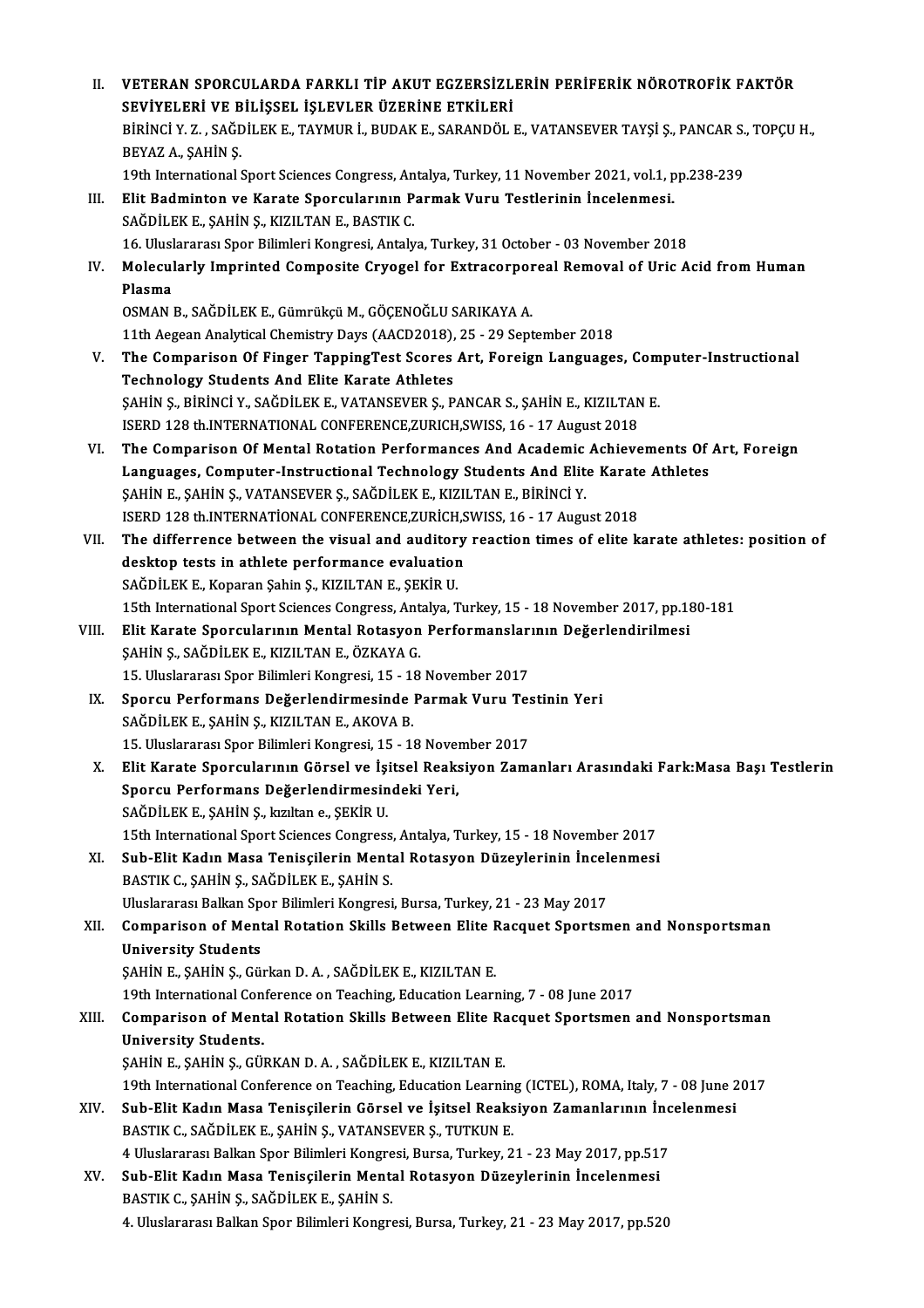| XVI.    | 10-11 YAŞ FUTBOL ALTYAPI SPORCULARININ REAKSİYON ZAMANLARININİNCELENMESİ                                                         |
|---------|----------------------------------------------------------------------------------------------------------------------------------|
|         | ŞAHİN Ş., SAĞDİLEK E., ÖZTÜRK T., TUTKUN E., VATANSEVER Ş., ÖZTÜRK A.                                                            |
|         | The International Balkan Conference in Sport Sciences, Bursa, Turkey, 21 - 23 May 2017, vol.1, pp.516                            |
| XVII.   | SPORCU SEÇİMİ İÇİN GELİŞTİRİLEN BİR TESTİN ELİT RAKET SPORCULARINDADEĞERLENDİRİLMESİ                                             |
|         | ŞAHİN Ş., GÜRKAN D., SAĞDİLEK E.                                                                                                 |
|         | The International Balkan Conference in Sport Sciences, Bursa, Turkey, 21 - 23 May 2017, vol.1, pp.104                            |
| XVIII.  | 10-11 yaş futbol altyapı sporcularının reaksiyon zamanlarının İncelenmesi                                                        |
|         | ŞAHİN Ş., SAĞDİLEK E., Öztürk T., TUTKUN E., VATANSEVER Ş., Öztürk A.                                                            |
|         | Uluslararası Balkan Kongresi, 21 - 23 May 2017, pp.539                                                                           |
| XIX.    | Sub-Elit Kadın Masa Teniscilerin Göresel Ve İşitsel Reaksiyon Zamanlarının İncelenmesi                                           |
|         | BASTIK C., SAĞDİLEK E., ŞAHİN Ş., VATANSEVER Ş., TUTKUN E.                                                                       |
|         | Uluslararası Balkan Spor Kongresi, Bursa, Turkey, 21 - 23 May 2017, pp.517                                                       |
| XX.     | Evaluation mental rotation skills perceptual and motoric ability of orienteering athletes                                        |
|         | ŞAHİN Ş., SAĞDİLEK E., ÖZKAYA G., KIZILTAN E.                                                                                    |
|         | 14th International Sport Sciences Congress, Antalya, Turkey, 1 - 04 November 2016                                                |
| XXI.    | A New Method That Could Be Used For Table Tennis Athlete Selection Selective Action Array 01 04                                  |
|         | 2016 ANTALYA TÜRKİYE                                                                                                             |
|         | SAĞDİLEK E., ŞAHİN Ş., ÖZKAYA G., KIZILTAN E.                                                                                    |
|         | 14th International Sport Sciences Congress, Antalya, Turkey, 1 - 04 November 2016                                                |
| XXII.   | Oryantiring sporcularının mental rotasyon yetenekleri ile algısal ve motorik becerilerinin<br>değerlendirilmesi                  |
|         | Koparan Sahin S., SAĞDİLEK E., Ozkaya G., KIZILTAN E.                                                                            |
|         | 14. Uluslararası Spor Bilimleri Kongresi, 1 - 04 November 2016                                                                   |
| XXIII.  | Masa tenisi sporcu seçiminde kullanılabilecek yeni bir yöntem Seçkili Eylem Düzeni                                               |
|         | SAĞDİLEK E, Koparan Sahin S, Ozkaya G.                                                                                           |
|         | 14. Uluslararası Spor Bilimleri Kongresi, 1 - 04 November 2016                                                                   |
| XXIV    | Seçkili Eylem Düzeni ile görsel işitsel reaksiyon zamanları mental rotasyon ve parmak vuru testleri                              |
|         | arasındaki ilişkiler                                                                                                             |
|         | SAĞDİLEK E., Koparan Sahin S., Ozkaya G., KIZILTAN E.                                                                            |
|         | 14. Uluslararası Spor Bilimleri Kongresi, 1 - 04 November 2016                                                                   |
| XXV     | Relationships Between Selective Action Array and Visual Auditory Reaction Times MentalRotation                                   |
|         | and Finger Stroke Tests                                                                                                          |
|         | SAĞDİLEK E., ŞAHİN Ş., ÖZKAYA G.                                                                                                 |
|         | 14th International Sport Sciences Congress, Antalya, Turkey, 1 - 04 November 2016                                                |
| XXVI.   | CDP Kolin Kolin ve Sitidin in in vitro Koşullarda Pıhtı Oluşum ve Fibrinolizis Süreçlerine Etkilerinin                           |
|         | Tromboelastogram ile Incelenmesi                                                                                                 |
|         | SAĞDİLEK E, ÇAM B                                                                                                                |
|         | 27. Ulusal Biyofizik Kongresi, Malatya, Turkey, 29 September - 03 October 2015                                                   |
| XXVII.  | Assessment of a new method highlighting cognitive attributes with table tennis athletes                                          |
|         | Şahin Ş., SAĞDİLEK E., Çimen O.                                                                                                  |
|         | 12th International Scientific Conference on Transformation Processes in Sport "Sport Performance", KARADAĞ, 2 -<br>05 April 2015 |
| XXVIII. | A new method highlighting cognitive attributes in athlete selections                                                             |
|         | SAĞDİLEK E., Şahin Ş.                                                                                                            |
|         | 12th International Scientific Conference on Transformation Processes in Sport "Sport Performance", KARADAĞ, 2 -                  |
|         | 05 April 2015                                                                                                                    |
| XXIX.   | Assesment of A New Method Highlighting Cognitive Attributes With Table Tennis Athletes,                                          |
|         | ŞAHİN Ş., SAĞDİLEK E., ÇİMEN O.                                                                                                  |
|         | 12th International Scientific Conference On Transformation Processes In Sport "Sport Performance., Montero,                      |
|         | Bolivia, 2 - 05 April 2015                                                                                                       |
| XXX.    | A new method highlighting cognitive attributes in athlete selections                                                             |
|         |                                                                                                                                  |